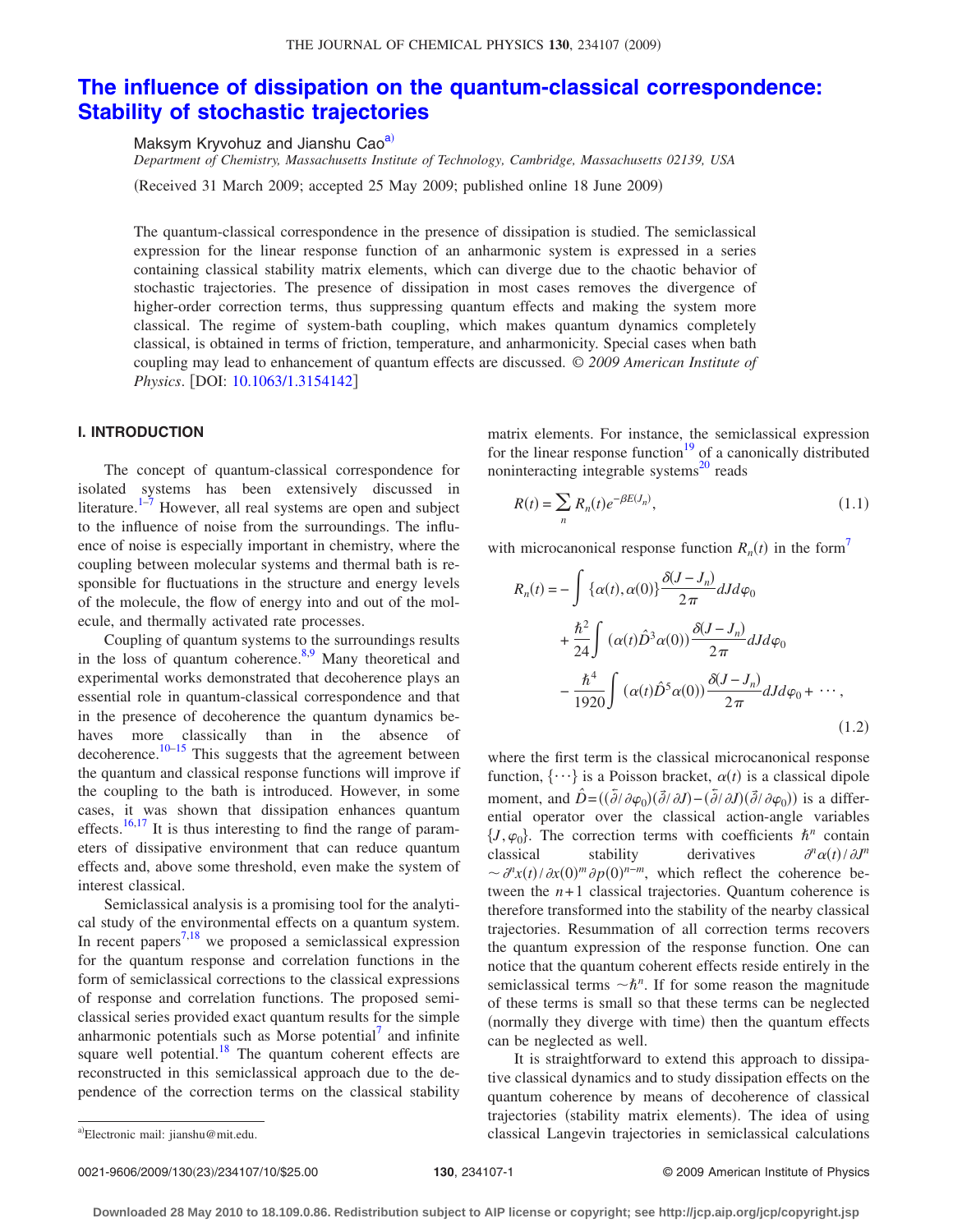of the dynamics of quantum systems coupled to harmonic bath was also developed in Refs. [21](#page-9-11) and [22.](#page-9-12) It was shown<sup>22</sup> that in the continuum limit of the semiclassical initial value representation, the path integral over system paths includes only classical Langevin paths.

Due to the simplicity of the form of semiclassical corrections, which are just functions of stability derivatives, it is relatively easy to study dissipation effects on quantumclassical correspondence; when these corrections become small the effects of quantum coherence are negligible. In this paper we study the effect of noise from environment on the temporal behavior of the system's stability matrix elements and consider the following question: At what temperature and friction can the divergence of stability matrices be removed so that higher order semiclassical correction terms can be omitted?

The paper is organized as follows. In Sec. II we describe the harmonic bath model and derive the equations of motion for the stability matrix elements. In Sec. III we study the stability of the matrix elements for an isolated system. In Sec. IV we discuss the stability of matrix elements in the presence of nonresonant bath. In Sec. V we study the stability of matrix elements in resonant bath. The dynamic behavior of higher order stability matrices in the presence of dephasing is generalized in Sec. VI with numerical results provided in Sec. VII. The results obtained are discussed in Sec. VIII.

## **II. GLE AND ITS STABILITY MATRIX**

#### **A. Model of dissipative system**

Dissipative systems are often defined as systems coupled linearly to a harmonic bath. $^{23}$  The classical dynamics of these systems is described by the generalized Langevin equation (GLE), which is obtained as the continuum limit of an infinite number of bath oscillators. In this limit, the bath degrees of freedom are collectively accounted for by the addition of friction and random force terms to the Newton's equations of motion of the system of interest.<sup>23</sup> GLE is a convenient analytical tool for describing dissipation effects. Here we consider an anharmonic system with potential  $V(q)$ linearly coupled to a harmonic bath. The system-bath Hamiltonian has the following form:

$$
H = \frac{p^2}{2\mu} + V(q) + \frac{1}{2} \sum_{j=1}^{N} \left( p_j^2 + \omega_j^2 \left( x_j - \frac{c_j}{\omega_j^2} q \right)^2 \right), \tag{2.1}
$$

where  $\omega_j$  is a bath mode harmonic frequency and  $c_j$  is a coupling strength. The equation of motion for the system coordinate *q* takes the GLE form,<sup>23</sup>

<span id="page-1-0"></span>
$$
\mu \ddot{q} + \frac{dV(q)}{dq} + \mu \int_0^t dt' \gamma(t - t') \dot{q}(t) = \xi(t),
$$
\n(2.2)

with the friction kernel,

$$
\gamma(t) = \frac{1}{\mu} \sum_{j=1}^{N} \frac{c_j^2}{\omega_j^2} \cos(\omega_j t),
$$
\n(2.3)

and random force

$$
\xi(t) = \sum_{j=1}^{N} c_j \left( \left( x_j - \frac{c_j}{\omega_j^2} q(0) \right) \cos(\omega_j t) + \frac{p_j}{\omega_j} \sin(\omega_j t) \right). \tag{2.4}
$$

The friction kernel is related to the correlation function of random force via the fluctuation-dissipation theorem,

$$
\langle \xi(t)\xi(t')\rangle = \mu k T \gamma(t - t'),\tag{2.5}
$$

where *T* is a temperature of the bath. We take the spectral density of a harmonic bath to be of the Ohmic form with the cutoff frequency  $\omega_c$ ,<sup>[14](#page-9-14)</sup>

$$
J_0(\omega) = \mu \gamma_0 \omega e^{-\omega/\omega_c}.
$$
 (2.6)

<span id="page-1-4"></span><span id="page-1-3"></span>This spectral density results in a friction kernel of the form

$$
\gamma(t) = \frac{2\gamma_0}{\pi} \frac{\omega_c}{1 + t^2 \omega_c^2},\tag{2.7}
$$

which becomes a delta function as  $\omega_c \rightarrow \infty$ . In this paper, we vary  $\omega_c$  with respect to the frequency of the system  $\omega_s$  to cover both the resonant case  $(\omega_c > \omega_s)$ , which allows energy transfer between the system and the bath, and nonresonant case  $(\omega_c \ll \omega_s)$ , which does not allow energy transfer.

#### **B. Time evolution of stability matrix elements**

The time evolution of the stability matrix elements can be obtained from the Langevin Eq.  $(2.2)$  $(2.2)$  $(2.2)$ ,

<span id="page-1-1"></span>
$$
\frac{dq}{dt} = \frac{p}{\mu},
$$
\n
$$
\frac{dp}{dt} = -\frac{\partial V}{\partial q}\bigg|_{q=q(t)} - \int_0^t dt' \gamma(t - t')p(t') + \xi(t). \tag{2.8}
$$

Considering initial conditions  $q(0)$  and  $p(0)$  as variables, we take partial derivative of the Eq.  $(2.8)$  $(2.8)$  $(2.8)$ , with respect to  $q(0)$ and  $p(0)$ , and obtain the equations for the first order stability matrix elements  $M_q^q = \partial q(t) / \partial q(0)$ ,  $M_q^p = \partial p(t) / \partial q(0)$ ,  $M_p^q$  $=$  $\partial q(t)/\partial p(0)$ , and  $M_p^{\tilde{p}} = \partial p(t)/\partial p(0)$ ,

<span id="page-1-2"></span>
$$
\frac{d}{dt}M_q^q = M_q^p,
$$
\n
$$
\frac{d}{dt}M_q^p = -V''(q)M_q^q - \int_0^t dt' \gamma(t-t')M_q^p(t) - \gamma(t),
$$
\n
$$
\frac{d}{dt}M_p^q = M_p^p,
$$
\n(2.9)

$$
\frac{d}{dt}M_p^p = -V''(q)M_p^q - \int_0^t dt' \gamma(t-t')M_p^p(t),
$$

where  $V''(q) \equiv \partial^2 V / \partial q^2$ . The derivatives  $\partial \xi(t) / \partial q(0)$  and  $\partial \xi(t) / \partial p(0)$  are found by performing differentiation with respect to  $q(0)$  and  $p(0)$  of the expression  $(2.8)$  $(2.8)$  $(2.8)$  before taking the continuum limit of an infinite number of bath oscillators, $^{23}$  i.e.,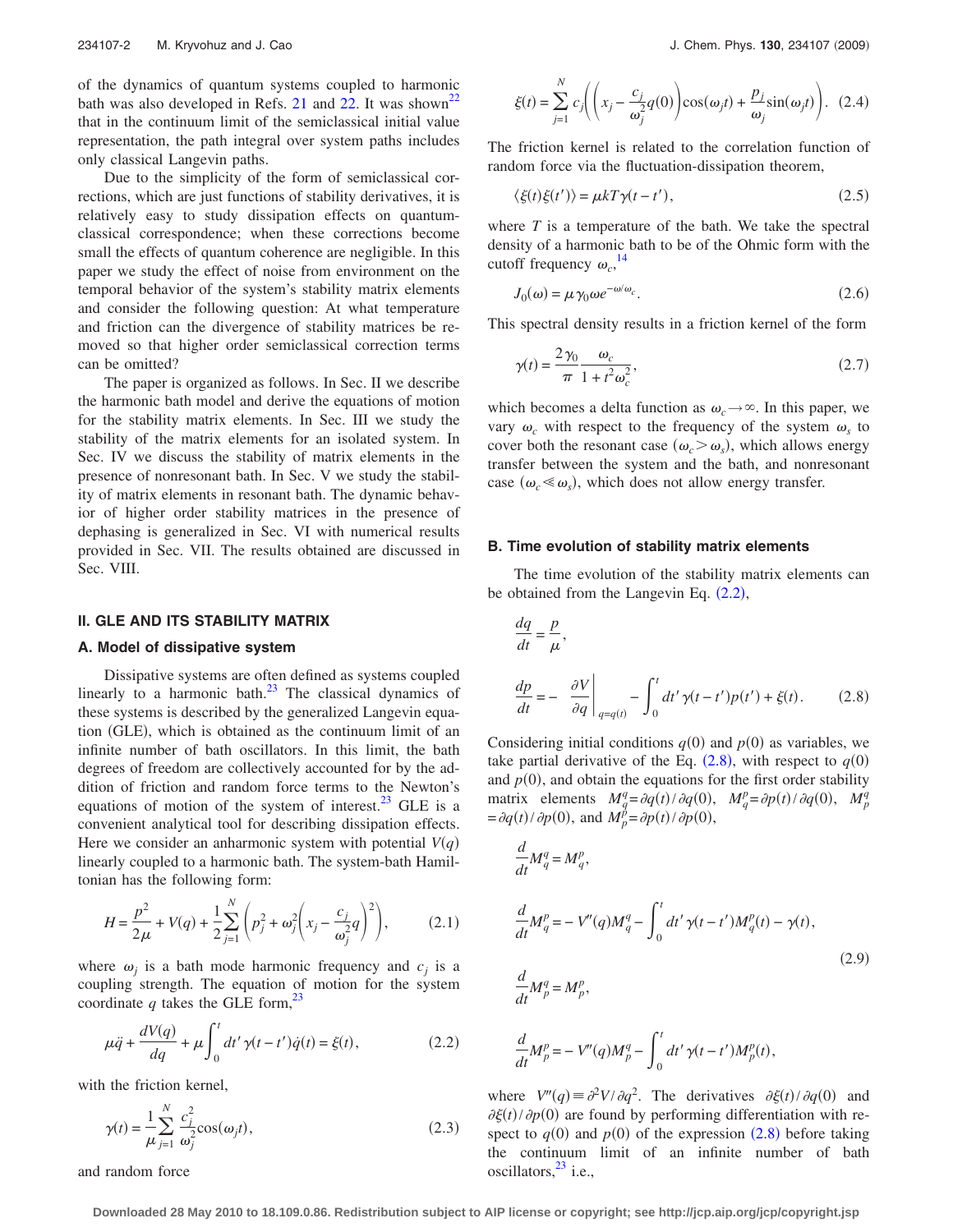$$
\frac{\partial \xi(t)}{\partial q(0)} = \frac{\partial}{\partial q(0)} \sum_{j=1}^{N} c_j \left( \left( x_j - \frac{c_j}{\omega_j^2} q(0) \right) \cos(\omega_j t) + \frac{p_j}{\omega_j} \sin(\omega_j t) \right) = -\sum_{j=1}^{N} \frac{c_j^2}{\omega_j^2} \cos(\omega_j t) = -\gamma(t),
$$
\n
$$
\frac{\partial \xi(t)}{\partial p(0)} = \frac{\partial}{\partial p(0)} \sum_{j=1}^{N} c_j \left( \left( x_j - \frac{c_j}{\omega_j^2} q(0) \right) \cos(\omega_j t) + \frac{p_j}{\omega_j} \sin(\omega_j t) \right) = 0.
$$
\n(2.10)

Considering Eq.  $(2.9)$  $(2.9)$  $(2.9)$  one notices that, different from the original equations of motion  $(2.8)$  $(2.8)$  $(2.8)$ , Eq.  $(2.9)$  $(2.9)$  $(2.9)$  does not have explicit stochastic terms. The only source of stochasticity comes through the stochastic behavior of  $q(t)$ , which is contained in the anharmonic terms of  $V(q)$ , i.e., in the derivative  $V''(q)$  (thus, for instance, for a harmonic potential, Eq.  $(2.9)$  $(2.9)$  $(2.9)$ is analytical and does not contain any source of stochastisity). It is thus expected that the effect of thermal fluctuations on the propagation of stability matrices is smaller for systems with lower anharmonicities. Since the propagation of stability matrix elements explicitly influences the dynamic behavior of quantum corrections, which are responsible for quantum coherent effects, $7,18$  $7,18$  we expect that the temperature effects on quantum decoherence will be smaller for systems with lower anharmonicity.

#### **C. Markovian limit**

Equation  $(2.9)$  $(2.9)$  $(2.9)$  can be simplified for further analytical derivations under the Markovian approximation<sup>24</sup> to the fric-tion kernel in the original Langevin Eq. ([2.2](#page-1-0)),  $\int_0^t dt' \gamma(t)$  $(-t')\dot{q}(t') \approx \gamma'(\omega_s)\dot{q}(t)$ . The Markovian approximation indicates that the energy loss occurs only when the resonance condition is satisfied, i.e., there is a bath mode that has the same frequency as the system's frequency of oscillations  $\omega_s$ . Here  $\gamma'(\omega)$  is the real part of the Fourier transform of the friction kernel, which for the Ohmic friction kernel Eq.  $(2.7)$  $(2.7)$  $(2.7)$ reads

$$
\gamma'(\omega) = \gamma_0 e^{-\omega/\omega_c}.\tag{2.11}
$$

<span id="page-2-4"></span><span id="page-2-3"></span>We thus obtain from Eq.  $(2.9)$  $(2.9)$  $(2.9)$ 

$$
\ddot{M}_q^q + \gamma'(\omega_s) \dot{M}_q^q + V''(q) M_q^q = -\gamma(t),
$$
  

$$
\ddot{M}_p^q + \gamma'(\omega_s) \dot{M}_p^q + V''(q) M_p^q = 0,
$$
 (2.12)

where  $\gamma(t)$  is a fast decaying function. Therefore, to study the stability of the solutions of the above equations, it is sufficient to study the stability of the following equation:

<span id="page-2-0"></span>
$$
\ddot{M} + \gamma'(\omega_s)\dot{M} + V''(q)M = 0,\tag{2.13}
$$

which is an equation of motion for the damped harmonic oscillator with the modulated frequency. For the harmonic potential  $V(q)$ , the solution of the equation is a simple harmonic oscillation with the decaying amplitude if  $\gamma'(\omega_s) \neq 0$ . If  $V(q)$  is anharmonic with the cubic anharmonicity  $\varepsilon$ ,  $V(q)$  $=(\omega_0^2 q^2/2) + \varepsilon q^3/3$ , then Eq. ([2.13](#page-2-0)) reads

$$
\ddot{M} + \gamma'(\omega_s)\dot{M} + \omega_0^2 M = 2\varepsilon q(t)M. \tag{2.14}
$$

The term  $2\varepsilon q(t)M$  acts as a driving force to harmonic oscillations resulting in parametric resonance at Fourier components of  $q(t)$  at frequencies  $2\omega_0$  and  $\omega_0$ <sup>[25](#page-9-16)</sup>, which can lead to the divergence of solution  $M(t)$ . The unbound growth of stability derivatives  $M_i^j$  in time is therefore entirely due to the anharmonicity of the system's potential. However, both damping term  $\gamma'(\omega_s)\dot{M}$  and fluctuations of  $q(t)$  can reduce this divergence. We will study the stability of Eq.  $(2.13)$  $(2.13)$  $(2.13)$  in detail in the following subsections.

## **III. THE DIVERGENCE OF STABILITY MATRIX ELEMENTS OF AN ISOLATED SYSTEM**

<span id="page-2-1"></span>If the system is not coupled to the environment, Eq.  $(2.13)$  $(2.13)$  $(2.13)$  reads

$$
\ddot{M} + V''(q)M = 0,\tag{3.1}
$$

where  $V(q(t))$  is a periodic function for systems with regular dynamics. Equation  $(3.1)$  $(3.1)$  $(3.1)$  is of the type of Hill's equation and the stability of its solutions can be analyzed by means of Hill's matrix. $^{26}$  To write down Hill's matrix we need to specify a particular form of potential  $V(q)$ . In this paper we consider a simple analytically solvable anharmonic potential with harmonic frequency  $\omega_0=1$ ,

<span id="page-2-2"></span>
$$
V(q) = \frac{q^2}{2} + \frac{\varepsilon q^3}{3}.
$$
\n(3.2)

The cubic potential represents the first two terms of Taylor expansion of the Morse potential and is widely used in lit-erature for the analysis of the effects of anharmonicity.<sup>24[,27](#page-9-18)</sup>

The analytical solution for the motion in potential  $(3.2)$  $(3.2)$  $(3.2)$ is known[,28](#page-9-19)

$$
q(t) = q(0) + a\operatorname{sn}^2(\omega t, k^2), \quad \dot{q}(0) = 0,
$$
\n(3.3)

where  $\text{sn}(u, k^2)$  is the Jacobian elliptic sine function and

$$
P = \varepsilon q(0),\tag{3.4}
$$

$$
k = \sqrt{\frac{1}{2} + \frac{3(2P^2 + 2P - 1)}{3 + (1 + 2P)\sqrt{3(1 - 2P)(3 + 2P)}}},
$$
(3.5)

$$
\omega = \frac{1}{2} \sqrt{\frac{1}{2} + P + \frac{1}{6} \sqrt{3(1 - 2P)(3 + 2P)}},\tag{3.6}
$$

$$
a = \frac{-12P(1+P)}{\varepsilon(\sqrt{3(1-2P)(3+2P)}+3(1+2P))}.
$$
\n(3.7)

To write down the Fourier expansion of  $V''(q(t)) = 1 + 2\varepsilon q(t)$ , we use the cosine expansion of the Jacobian sine function, $29$ 

$$
\operatorname{sn}^{2}(\omega t, k^{2}) = \frac{K - E}{Kk^{2}} - \frac{2\pi^{2}}{K^{2}k^{2}} \sum_{n=1}^{\infty} \frac{nQ^{n}}{1 - Q^{2n}} \cos(n\pi\omega t/K),
$$
\n(3.8)

where  $K(k)$  and  $E(k)$  are the complete elliptic integrals of the first and second kind, respectively, *k* is the modulus, *k*  $=\sqrt{1-k^2}$  is the complementary modulus of the elliptic func-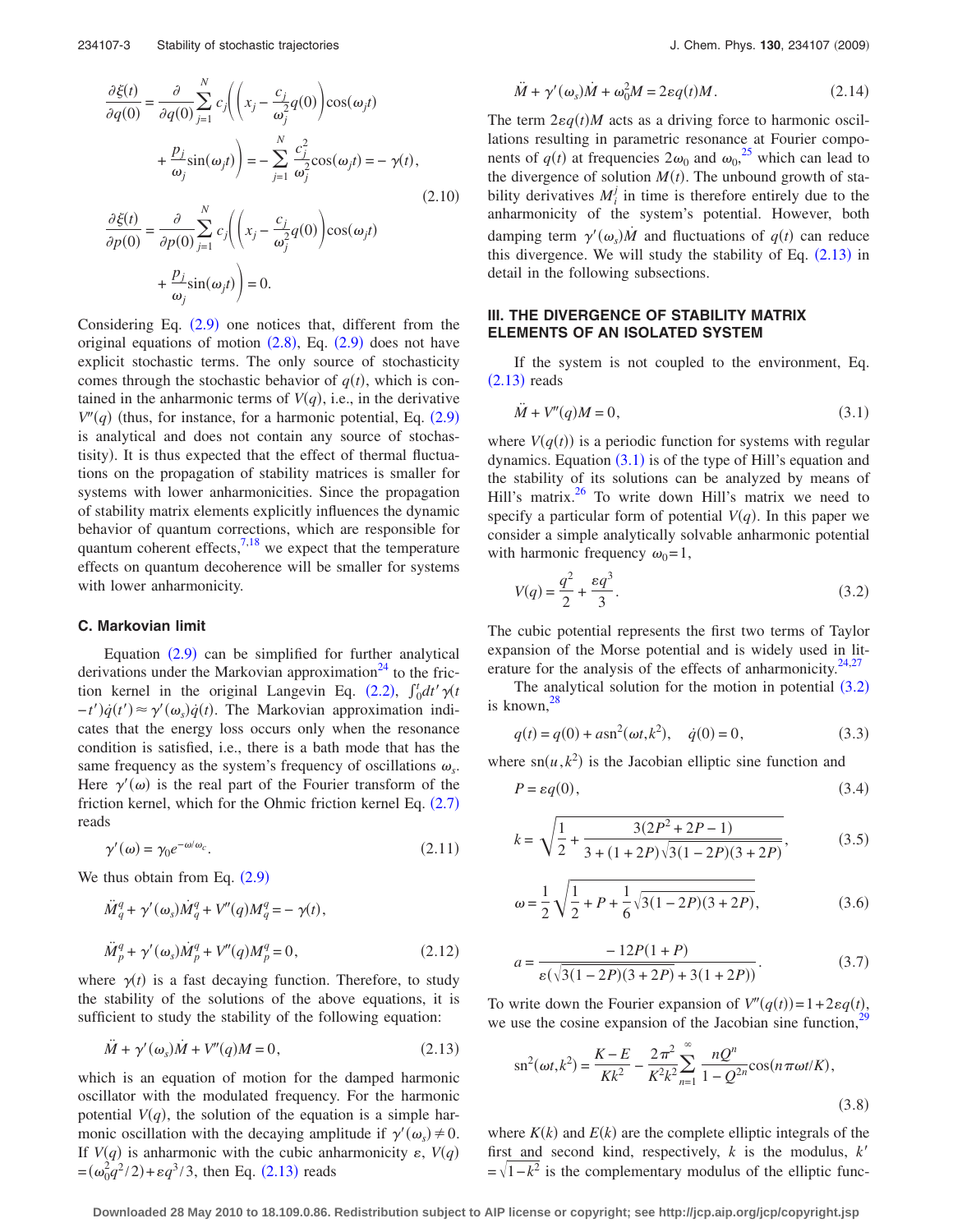tions,  $Q = \exp(-\pi K'/K)$ , and  $K' \equiv K(k')$ . The Fourier expansion of  $V''(q(t))$  is therefore

$$
V''(q(t)) = \sum_{n=-\infty}^{\infty} v_n e^{i\pi \omega n t/K},
$$
\n(3.9)

<span id="page-3-3"></span>where

$$
v_0 = 1 + 2q(0)\varepsilon + 2a\varepsilon \left(\frac{K - E}{Kk^2}\right),
$$
  

$$
v_n = -\frac{4a\varepsilon \pi^2}{K^2k^2} \frac{nQ^n}{2(1 - Q^{2n})}.
$$
 (3.10)

Hill's matrix, which is needed to study the stability of Eq.  $(3.1)$  $(3.1)$  $(3.1)$ , reads<sup>26</sup>

<span id="page-3-0"></span>
$$
D_{nm} = \frac{v_{n-m}}{v_0 - (\omega \pi n / K)^2} + \delta_{n,m},
$$
\n(3.11)

where  $\delta_{n,m}$  is a Kronecker symbol,  $v_{n-m}$ =0 at  $n=m$  and  $n,m$ go from  $-\infty$  to  $\infty$ . The solution to Eq. ([3.1](#page-2-1)) is stable (nondivergent) if  $\Delta = |1-2 \sin^2(K\sqrt{v_0})\det(D_{nm})| < 1$  and exponentially diverges if  $\Delta > 1$ . The numerical calculation of det( $D_{nm}$ ) using Eq. ([3.11](#page-3-0)) shows that  $D_{nm} \to 0$  as  $|n|, |m|$  $\rightarrow \infty$ . For  $\epsilon = 0.5$  and  $q(0) = 0.7$ ,  $\det(D_{nm})$  is already equal to  $2 \times 10^{-12}$  for the 15×15 matrix of *D<sub>nm</sub>*. This means that for the regular motion,  $\Delta = 1$  and lies right on the border of stability; it is neither stable nor exponentially divergent. The solution to Eq.  $(3.1)$  $(3.1)$  $(3.1)$  should be thus linear, which easily turns into exponentially divergent function (since the linear term is the lowest order term of the Taylor series of exponent) if  $\Delta$ becomes greater than 1 and into bounded function if  $\Delta$  becomes smaller than 1, see Fig. [1.](#page-3-1) The linear divergence of stability matrices for regular motion is well known and can be shown in a much simpler way in the action-angle representation.<sup>30</sup>

The key result of the above analysis is that nondissipative regular motion corresponds to the border of stability of Hill's Eq. ([3.1](#page-2-1)), therefore, an external noise is likely to shift the solution of the Hills equation to the region of stability, making its solutions bounded. The latter will make the semiclassical corrections in Eq.  $(1.2)$  $(1.2)$  $(1.2)$  nondivergent and at some threshold of noise, even negligible, allowing these corrections to be omitted and thus suppressing quantum effects. In a special case, external noise of a particular type can shift the solution for stability derivatives  $[Eq. (3.1)]$  $[Eq. (3.1)]$  $[Eq. (3.1)]$  to the region of instability, resulting in stronger divergence of stability matrices and therefore enhancing quantum effects. The influence of noise on stability of Eq.  $(3.1)$  $(3.1)$  $(3.1)$  is studied in the following.

## **IV. STABILITY OF MATRIX ELEMENTS IN THE PRESENCE OF NONRESONANT NOISE**

We now consider a system coupled to the environment. We return to Eq.  $(2.13)$  $(2.13)$  $(2.13)$  and consider a nonresonant case, i.e., when the cutoff frequency  $\omega_c$  of the bath oscillators is much less than the system's frequency  $\omega_s$ . Relaxation of  $q(t)$  in this case occurs only due to the pure dephasing mechanism. In this case,  $\gamma'(\omega_s) = 0$  and Eq. ([2.13](#page-2-0)) has now the form similar to Eq.  $(3.1),$  $(3.1),$  $(3.1),$ 

<span id="page-3-1"></span>

FIG. 1. Solutions of Hill's equations for the different values of stability parameter  $\Delta$ . The dashed line stands for  $\Delta = 1.01$ , the solid thin line stands for  $\Delta = 1$ , and the solid thick line stands for  $\Delta = 0.99$ .

<span id="page-3-2"></span>
$$
\ddot{M} + V''(q)M = 0,\t\t(4.1)
$$

except that  $q(t)$  in  $V''(q(t))$  is stochastic and is subjected to the pure dephasing mechanism.

The low frequency bath shifts the frequency of system's oscillations. Such a blue frequency shift is observed experimentally and is proved theoretically by Levin *et al.* in Ref. [27](#page-9-18) and Yang *et al.* in Ref. [31](#page-9-22) using the GLE. Following their derivation, the blue frequency shift is of the order of

$$
\delta \omega_s = \omega_s^{\text{new}} - \omega_s \approx \frac{\gamma_0}{2} \frac{\omega_c}{\omega_s},\tag{4.2}
$$

where  $\omega_s^{\text{new}}$  is a new system frequency and  $\omega_c \ll \omega_s$  is the cutoff frequency. We now check how this frequency shift influences the stability of Eq.  $(4.1)$  $(4.1)$  $(4.1)$ . In the presence of frequency shift, Hill's matrix modifies as follows:

$$
D_{nm} = \frac{v_{n-m}}{v_0 - \left(\left(\frac{\omega \pi}{K} + \delta \omega_s\right)n\right)^2} + \delta_{n,m},\tag{4.3}
$$

with coefficients  $v_n$  the same as in Eq.  $(3.10)$  $(3.10)$  $(3.10)$ . In Fig. [2](#page-4-0) we plot the stability parameter  $\Delta = |1-2 \sin^2(K \sqrt{v_0}) \det(D_{nm})|$  as a function of  $\delta \omega_{s}$ . As one can see from the figure, for the blueshifts  $\delta \omega$ <sub>s</sub> > 0, the stability parameter is less than 1, which makes the solution of Eq.  $(4.1)$  $(4.1)$  $(4.1)$  stable and bounded. In the sense of semiclassical series  $(1.2)$  $(1.2)$  $(1.2)$ , quantum mechanical effects are reduced in nonresonant bath.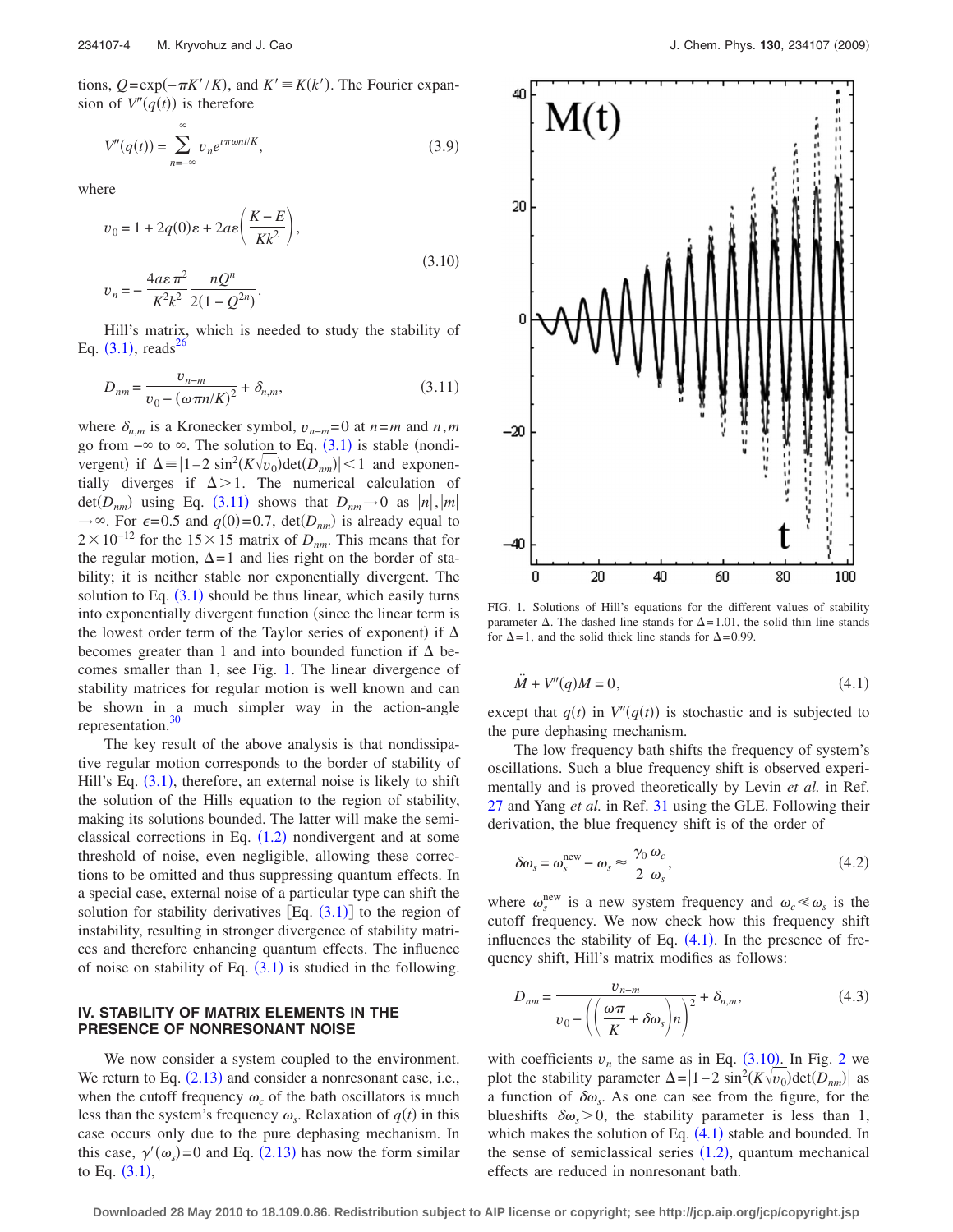<span id="page-4-0"></span>

FIG. 2. Dependence of stability parameter  $\Delta$  on the frequency shift  $\delta \omega_{s}$ .

Interestingly, if the effect of coupling to bath introduces a redshift of the system's frequency, i.e.,  $\delta \omega_s < 0$ , the semiclassical correction terms would diverge more intensively (see Fig. [2](#page-4-0)), enhancing quantum effects. The enhancement of quantum effects may be observed for the momentum systembath coupling, which has opposite effects to the spacial system-bath coupling.<sup>16</sup>

# **V. STABILITY MATRIX ELEMENTS IN THE PRESENCE OF RESONANT BATH**

# **A. The case of nonzero friction in the absence** of thermal noise  $(T=0)$

Let us now consider the solution to Eq.  $(2.13)$  $(2.13)$  $(2.13)$  in the presence of friction  $(\omega_c > \omega_s)$ , but in the absence of noise. In this case  $q(t)$  dephases due to energy relaxation. The system's frequency  $\omega_s$  is usually a slow monotonic function of energy, we can therefore consider  $\gamma'(\omega_s) \approx \gamma'(\omega_0) = \gamma'(1)$  to be a constant. Transformation  $y = exp(\gamma'(1)t/2)M(t)$  reduces Eq.  $(2.13)$  $(2.13)$  $(2.13)$  to

$$
\ddot{y} + \left[ V''(q) - \frac{\gamma'(1)^2}{4} \right] y = 0.
$$
\n(5.1)

Since  $V''(q(t)) = 1 + 2\varepsilon q(t) \rightarrow 1$  with  $q(t) \sim \exp(-\gamma'(1)t/2)$  $\rightarrow$  0, then the solution *y(t)* becomes a simple harmonic oscillation after the time  $1/\gamma'(1)$ . Since  $y(t)$  is bounded then  $M(t) = \exp(-\gamma'(1)t/2)y(t)$  decays exponentially. According to the semiclassical series  $(1.2)$  $(1.2)$  $(1.2)$ , quantum effects are reduced because in the presence of friction the correction terms in Eq.  $(1.2)$  $(1.2)$  $(1.2)$  decay exponentially rather than diverge with time.

#### **B. Combined effects of friction and thermal noise**  $(T \neq 0)$

From the above analysis it follows that if only anharmonicity or energy relaxation of system's oscillations  $q(t)$  is present, the higher order corrections in semiclassical series  $(1.2)$  $(1.2)$  $(1.2)$  decay with time and the rate of decay is proportional to the strength of the dephasing rate. However, surprising as it may seem, the simultaneous presence of both anharmonicity and relaxation can lead to exponential divergence of the stability matrices in some cases. We discuss this instability in the present section.

The transformation  $y = exp(\gamma'(\omega_s)t/2)M(t)$  again converts Eq.  $(2.13)$  $(2.13)$  $(2.13)$  into

$$
\ddot{y} + (\tilde{\omega}^2 + 2\varepsilon q(t))y = 0,\tag{5.2}
$$

<span id="page-4-1"></span>where we replaced  $V''(q)$  with its explicit expression and introduced  $\tilde{\omega}^2 = 1 - \gamma'(1)^2/4$ . This is a well known equation for the Kubo oscillator, in which the harmonic frequency is modulated by the stochastic process  $q(t)$ . Unfortunately, the theory of stability of Eq.  $(5.2)$  $(5.2)$  $(5.2)$  is developed only for the case when the correlation time of  $q(t)$  is short,  $32,33$  $32,33$  i.e., very fast dephasing of  $q(t)$ . The latter is not applicable to the problem under consideration because strong noise from surrounding leads to the fast escape from the cubic potential according to the Kramers mechanism.<sup>34</sup> Indeed, for a particle to stay in the cubic potential one should have temperature that is much lower than the height of the potential barrier, i.e.,  $T/V_{\text{max}}$  $\leq 1$ , which in this case is  $V_{\text{max}} = 1/6\varepsilon^2$ . The border of stabil-ity of Eq. ([5.2](#page-4-1)) will be shown below to correspond to  $\gamma_0$  $\approx C \varepsilon^2 T$ , where  $C \sim 1$ . This gives the critical value of friction of the order  $\gamma_0 \ll 1/6$  (in units of  $\omega_0 = 1$ ), which means slow dephasing rate of the system's oscillations and long correlation time of  $q(t)$ .

#### **C.** Short correlation time of  $q(t)$

Let us briefly recall the results of stability analysis of Eq.  $(5.2)$  $(5.2)$  $(5.2)$  when the correlation time of  $q(t)$  is short.<sup>32[,33,](#page-9-24)[35](#page-9-26)[,36](#page-9-27)</sup> In this case, the divergence rate of the second moment of  $y(t)$  is given by the exponent<sup>32[,33,](#page-9-24)[35,](#page-9-26)[36](#page-9-27)</sup>

$$
\lambda_0 = \frac{2\varepsilon^2}{\tilde{\omega}^2} \int_0^\infty (\langle q(t)q(t-t')\rangle - \langle q(t)\rangle^2) \cos(2\tilde{\omega}t')dt'
$$
  

$$
= \frac{2\varepsilon^2}{\tilde{\omega}^2} \langle q^2 \rangle \int_0^\infty C(t) \cos(2\tilde{\omega}t')dt' = \frac{2\pi\varepsilon^2 \hat{C}(2\tilde{\omega})}{\tilde{\omega}^2} \langle q^2 \rangle,
$$
(5.3)

where  $C(t) = (\langle q(t)q(t-t')\rangle - \langle q(t)\rangle^2)/\langle q^2\rangle$  is a normalized correlation function and  $\hat{C}(\omega)$  is its cosine Fourier transform.

If  $\lambda_0 > 0$  then  $\langle y(t)^2 \rangle$  diverges as  $\exp(\lambda_0 t)$  and the divergence of the original stability matrix element  $M(t)$  is then

$$
|M(t)| \approx \sqrt{\langle M(t)^2 \rangle} \sim e^{(\lambda_0 - \gamma'(1))t/2}.
$$
 (5.4)

For converging  $M(t)$  we should have  $\lambda_0 - \gamma'(1) < 0$ , thus the border of stability corresponds to

$$
\lambda_0 = \gamma'(1). \tag{5.5}
$$

The second moment of  $q(t)$  can be found from equipartitioning condition  $\langle q^2/2 \rangle \approx T/2$  and  $\gamma'(1) = \gamma_0 e^{-1/\omega_c}$  from Eq.  $(2.11)$  $(2.11)$  $(2.11)$ . With this and Eq.  $(5.2)$  $(5.2)$  $(5.2)$  the border of stability  $(5.5)$ reads

$$
\gamma_0 = C'(\tilde{\omega})\varepsilon^2 T,\tag{5.6}
$$

<span id="page-4-2"></span>where  $C'(\omega) = 2\pi \hat{C} (2\tilde{\omega}) e^{1/\omega_c}/\tilde{\omega}^2$ . If  $\gamma_0$  is lower than that in Eq.  $(5.6)$  $(5.6)$  $(5.6)$ , then stability matrix elements  $M(t)$  exponentially diverge; if  $\gamma_0$  is lower than Eq. ([5.6](#page-4-2)), then *M*(*t*) exponentially decays.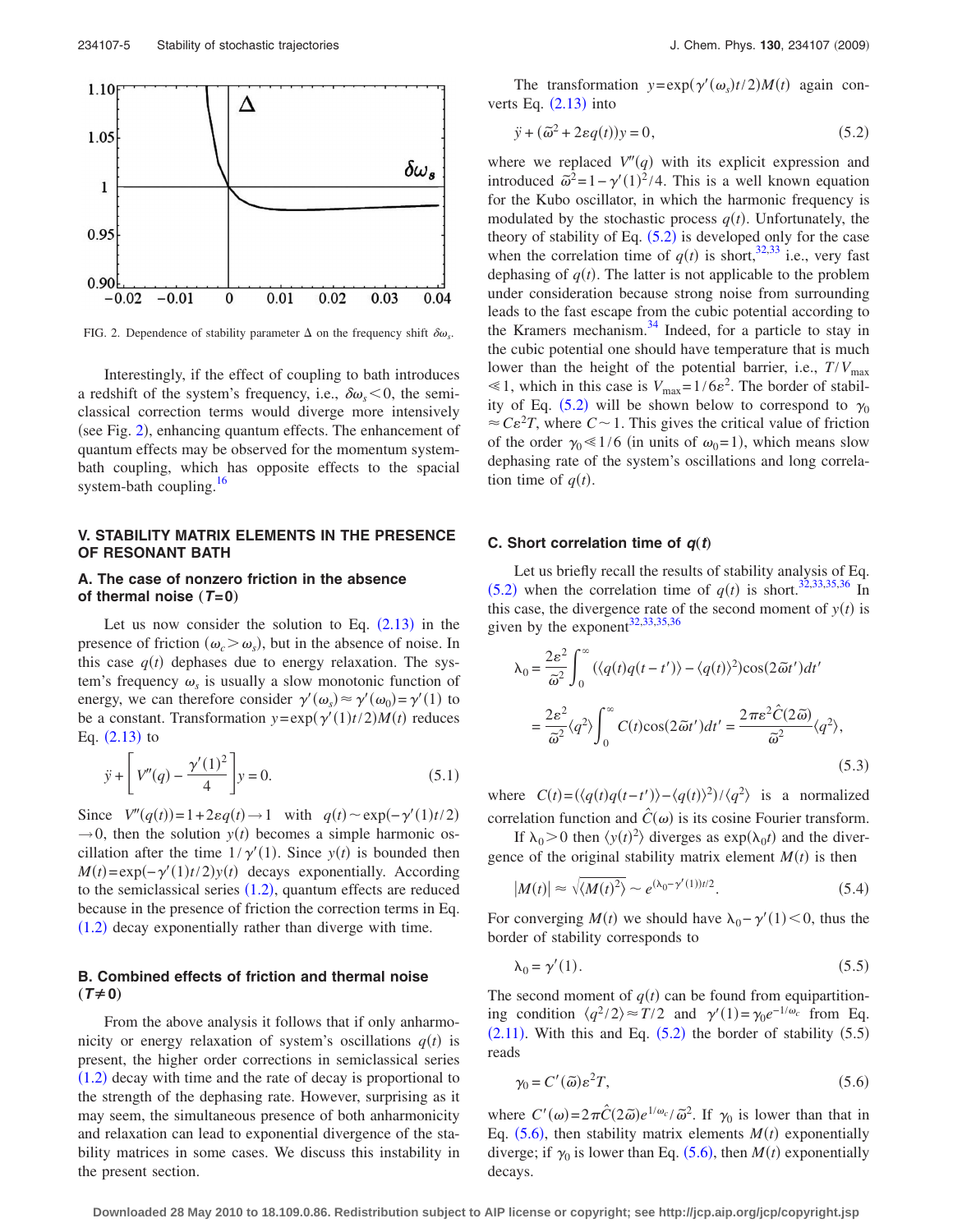<span id="page-5-0"></span>

FIG. 3. The boarder of stability of solution  $M(t)$  from Eq.  $(2.13)$  $(2.13)$  $(2.13)$ . The region above the line is the region of stability and corresponds to exponentially decaying in time  $M(t)$ ; the region under the line is the region of instability and corresponds to exponentially divergent  $M(t)$ . Circles denote results for  $\varepsilon$ =0.2, crosses denote results for  $\varepsilon$ =0.5. The height of the barrier is  $\varepsilon$ <sup>2</sup>*T*  $=0.166$ .

#### **D.** Long correlation time of  $q(t)$

It is interesting now to obtain similar stability criteria [Eq.  $(5.6)$  $(5.6)$  $(5.6)$ ] for the case when the correlation time of  $q(t)$  is not short, as in the problem we are dealing with. We obtained these stability criteria numerically. Consider a particle with unit mass in the cubic potential  $(3.2)$  $(3.2)$  $(3.2)$  coupled to the bath of 400 harmonic oscillators. The cutoff frequency was chosen to be  $\omega_c = 2\omega_s = 2$  and the largest frequency of bath modes was taken to be  $\omega_{\text{max}} = 5 \omega_c = 10$ . The discretization of bath spectral density  $[Eq. (2.6)]$  $[Eq. (2.6)]$  $[Eq. (2.6)]$  was made following Ref. [14.](#page-9-14) We performed calculation of the second moment of  $M(t)$  using Eqs.  $(2.8)$  $(2.8)$  $(2.8)$  and  $(2.12)$  $(2.12)$  $(2.12)$  for different values of temperature *T*, friction strength  $\gamma_0$ , and anharmonicity parameter  $\varepsilon$ , and recorded the step when  $\lambda = \lim_{t \to \infty} (\log(\sqrt{\langle M^2(t) \rangle})/t)$  changed its sign. Interestingly, positive  $\lambda$  stands for the largest Lyapunov exponent, which in our case is induced by the dephasing process of the anharmonic one-dimensional motion. The results are shown in Fig. [3.](#page-5-0) The relation between  $\varepsilon^2 T$  and  $\gamma_0$  in the considered range can be described in a linear form similar to Eq.  $(5.6)$  $(5.6)$  $(5.6)$ , yet with constant coefficient  $C' = 1.8$ ,

$$
\gamma_0 = C' \varepsilon^2 T. \tag{5.7}
$$

<span id="page-5-1"></span>From Eq. ([5.7](#page-5-1)), one deduces the general expression for the stability exponent of  $|M(t)|$ ,

<span id="page-5-3"></span>
$$
\lambda = -\frac{\gamma'(1)}{2} + \frac{\lambda_0}{2} = \frac{e^{-1/\omega_c}}{2} (-\gamma_0 + C' \varepsilon^2 T). \tag{5.8}
$$

The comparison of this expression with the numerical values of  $\lambda$  is given in Fig. [4](#page-5-2) and the parameters of numerical simulations were the same as for Fig. [3.](#page-5-0) One can confirm the good agreement of expression  $(5.8)$  $(5.8)$  $(5.8)$  with the numerical calculations.

#### **VI. HIGHER ORDER STABILITY MATRICES**

The equations of motion for higher order stability derivatives  $\partial^n q(t) / \partial q(0)^k \partial p(0)^{n-k}$  and  $\partial^n p(t) / \partial q(0)^k \partial p(0)^{n-k}$ can be obtained similarly as in Eq.  $(2.9)$  $(2.9)$  $(2.9)$  by subsequent dif-

<span id="page-5-2"></span>

FIG. 4. Stability exponent  $\lambda$  of  $|M(t)|$ . Vertical axis  $\lambda_N$  stands for numerical value, while horizontal axis  $\lambda_T$  gives the corresponding value from Eq. ([5.8](#page-5-3)). Circles denote results for  $\varepsilon = 0.2$  and crosses denote results for  $\varepsilon = 0.5$ . The straight line is the line  $\lambda_T = \lambda_N$ .

ferentiation of Langevin Eq.  $(2.8)$  $(2.8)$  $(2.8)$  over initial conditions. For instance, for derivative  $\partial^2 q(t)/\partial p(0) \partial p(0) \equiv M_{pp}^q(t)$ , it follows from Eq.  $(2.12)$  $(2.12)$  $(2.12)$ 

<span id="page-5-4"></span>
$$
\ddot{M}_{pp}^{q} + \gamma'(\omega_s) \dot{M}_{pp}^{q} + V''(q) M_{pp}^{q} = -(M_p^q)^2, \qquad (6.1)
$$

where  $V'''(q)=1$  for the cubic potential is used. This is the same equation as Eq.  $(2.12)$  $(2.12)$  $(2.12)$  except for the driving force. We know that for a driven oscillator, its solution  $M_{pp}^q(t)$  is a sum of free oscillations with the appropriate amplitude plus an oscillation with the frequency of the driving force. In the absence of friction, the amplitude of  $M_p^q(t)$  grows linearly in time, therefore the solution  $M_{pp}^q(t)$  consists of a linearly divergent oscillation (in the absence of driving force) plus quadratically divergent oscillation due to the quadratic divergence of the amplitude of the driven force. Quadratic divergence dominates over linear divergence and, therefore, the second order stability derivative  $M_{pp}^q(t)$  grows as  $t^2$ , which is a well-known result for the second order stability matrices for systems with regular dynamics.<sup>30</sup>

In the presence of noise,  $M_p^q(t)$  either diverges or decays as  $exp(\lambda t)$  depending on the sign of  $\lambda$  as discussed previously. Thus,  $M_{pp}^q(t)$  consists of two oscillation terms, with the amplitude of the first, the free oscillation term, behaving as  $exp(\lambda t)$  and the amplitude of the second, the driving force term, depending on time as  $exp(2\lambda t)$ . If  $\lambda > 0$ , the driving force term will dominate and the divergence of  $M_{pp}^q(t)$  will be exp(2 $\lambda t$ ). However, if  $\lambda < 0$ , which we are mostly interested in, the decay of  $M_{pp}^q(t)$  goes as exp( $-\lambda t$ ).

The divergence of the remaining second order stability matrix elements  $M_{qq}^q(t)$ ,  $M_{qp}^q(t)$ ,  $M_{qq}^p(t)$ ,  $M_{qp}^p(t)$ , and  $M_{pp}^p(t)$ <br>will be the same as  $M_{pp}^q(t)$  since they are obtained from  $M_{pp}^q(t)$  either by integration or from a similar type of equations. It is straightforward to extend the same analysis to the higher order stability derivatives. We thus conclude that an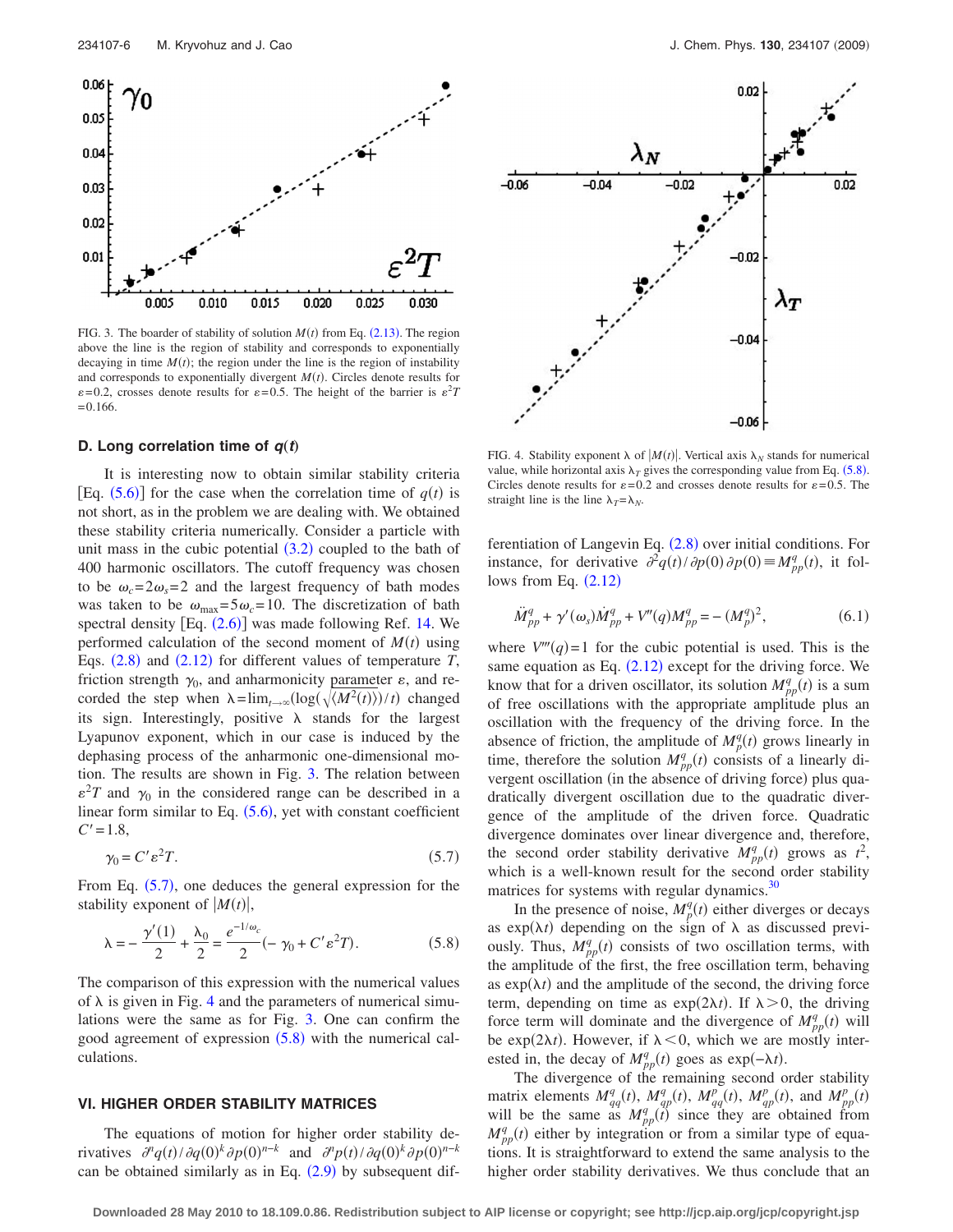*n*th order stability matrix element  $M^{(n)}(t)$  behaves at long times as  $t^n$  for an isolated regular system,  $exp(n\lambda t)$  for a dissipative regular system with positive λ, and exp(- $\vert \lambda \vert t$ ) for a dissipative regular system with negative  $\lambda$ .

For the analysis in Sec. VII we would also need the behavior of stability matrix elements at the initial interval of time. From the physical point of view, the effect of noise from surrounding contributes to system's dynamics with time, therefore at the very first moments of time we may consider the dynamics of a system coupled to environment to be similar to that of an isolated system, which means the divergence of the *n*th stability matrix as *t n* . However, as we have shown, at long times stability matrix elements decay or diverge exponentially. The divergence of  $M^{(n)}(t)$  at all times can be thus taken as a product of its initial and its long-time behavior, giving

<span id="page-6-0"></span>
$$
M^{(n)}(t) = \begin{cases} t^n e^{2n\lambda t}, & \lambda > 0, \\ t^n e^{-|\lambda|t}, & \lambda < 0. \end{cases}
$$
 (6.2)

# **VII. ANALYSIS OF SEMICLASSICAL CORRECTIONS**

Given the dynamic behavior of stability matrices it is now interesting to see how the semiclassical correction terms in Eq.  $(1.2)$  $(1.2)$  $(1.2)$  decay when a system-bath coupling is introduced. The order of magnitude of the first classical term in Eq.  $(1.2)$  $(1.2)$  $(1.2)$  is governed by its largest divergent derivative,  $|\partial \alpha(t)/\partial J| \sim M^{(1)}(t) (\partial \omega/\partial J)|\alpha_{\text{max}}|$ , the second is of the order of its highest divergent derivative  $|\partial^3 \alpha(t)/\partial J^3|$  ~  $(\frac{M^{(1)}(t)}{T})$  $\times (\partial \omega/\partial J)^3 |\alpha_{\text{max}}|$ , where  $|\alpha_{\text{max}}|$  is the largest spectral component in the Fourier decomposition of  $\alpha(t)$  and higher order derivatives  $\frac{\partial^n \omega}{\partial J^n}$  are neglected (in particular, for the Morse oscillator,  $\partial^2 \omega / \partial J^2$  is exactly zero). The second term becomes significant when it is of the same magnitude as the first term  $\hbar M^{(1)}(t) |\alpha_{\text{max}}|^2 (\partial \omega / \partial J) \simeq \hbar^3 M^{(1)}$  $\times(t)^3 |\alpha_{\text{max}}|^2 (\partial \omega / \partial J)^3$ . This equality becomes satisfied at time *t*<sup>\*</sup> at which  $M^{(1)}(t^*) = 1/\hbar |\partial \omega / \partial J|$  and, using Eq. ([6.2](#page-6-0)), we have

<span id="page-6-3"></span>
$$
t^* e^{\lambda t^*} = \frac{1}{\hbar \left| \frac{\partial \omega}{\partial J} \right|},\tag{7.1}
$$

which is true for both positive and negative  $\lambda$ . In the absence of system-bath coupling  $\lambda = 0$ , we recovered the result for the nondissipative regular motion.<sup>7</sup> The crossover time  $t^*$  stands for the critical time when the classical term fails to describe further quantum dynamics and higher order semiclassical corrections are needed. One can see from Eq.  $(6.1)$  $(6.1)$  $(6.1)$  that positive  $\lambda$  reduces  $t^*$  while the negative  $\lambda$  increases  $t^*$ . Interestingly, there is a critical value of  $\lambda$ , at which  $t^*$  becomes infinitely large. This happens when  $\max_t (t \exp(\lambda_c t))$  $= 1/\hbar \left| \partial \omega / \partial J \right|$ , which gives

<span id="page-6-1"></span>
$$
\lambda_c = -e\hbar \left| \frac{\partial \omega}{\partial J} \right|.
$$
\n(7.2)

As  $\lambda \rightarrow \lambda_c + 0$ , the crossover time  $t^* \rightarrow \infty$  and for all  $\lambda < \lambda_c$ , the classical term in series  $(1.2)$  $(1.2)$  $(1.2)$  dominates over the rest of the semiclassical terms at *all* times and the system thus becomes completely classical. One can also notice that condition  $(7.2)$  $(7.2)$  $(7.2)$  removes the quantum recursion effects caused by summation over discrete levels in Eq.  $(1.1)$  $(1.1)$  $(1.1)$ . The period of quantum recursions is inversely proportional to the difference of phase frequencies of nearby levels, i.e., by  $\Delta\omega$  $\approx \hbar |\partial \omega / \partial J|$ , which follows from Eq. ([7.2](#page-6-1)) and is on the order of the signal decay time  $1/\lambda_c$ . Therefore the summation in Eq.  $(1.1)$  $(1.1)$  $(1.1)$  can be replaced with classical integration.

We can illustrate the obtained results numerically by direct calculation of semiclassical terms in Eq.  $(1.2)$  $(1.2)$  $(1.2)$ . We calculate the classical and two correction terms up to the order of  $\hbar^4$ , for a single term  $R_n(t)$  in Eq. ([1.1](#page-0-2)), i.e., the microcanonical response function, of a Morse potential coupled bilinearly to the bath of harmonic oscillators described earlier. The quantum and semiclassical linear response functions of an isolated Morse oscillator were computed in Ref. [7.](#page-9-1) The Morse potential  $D(1 - \exp(-\sigma x))^2$  is considered due to the simple analytical form of its action-angle representation, however, at the same time, in the low-energy region its anharmonicity can be represented by a single cubic term to make a connection with the results in the present paper. The parameter of cubic anharmonicity in this case is  $\varepsilon = 3\sigma/4$ , the harmonic frequency is  $\Omega_0 = \sqrt{2D\sigma^2/\mu}$ , and  $\hbar |\partial \omega/\partial I|$  $=2\chi_e\Omega_0=\sigma^2/\mu$ , where  $\chi_e$  is the spectral anharmonicity and  $\mu$  is the mass. To obtain potential ([3.2](#page-2-2)) with a particle of unitary mass  $\mu=1$ , one needs to rescale the parameters according to  $\gamma'(t) = \gamma(t)/\Omega_0^2$ ,  $t' = \Omega_0 t$ , and  $T' = kT/2D\sigma^2$ . The expression ([5.8](#page-5-3)) for the exponent of  $M^{(1)}(t)$  thus becomes

<span id="page-6-2"></span>
$$
\lambda = \frac{e^{-\Omega_0/\omega_c}}{2} \left( -\gamma_0 + C' \frac{9\Omega_0 kT}{32D} \right). \tag{7.3}
$$

From here, the critical strength of friction  $\gamma_0$ , which corresponds to the border of stability  $(\lambda = 0)$  of  $M^{(1)}(t)$ , reads

$$
\gamma_0^b = \Omega_0 \frac{9C'}{32} \frac{kT}{D},\tag{7.4}
$$

and the critical friction strength that makes the quantum system completely classical  $(\lambda = \lambda_c)$  is obtained from Eqs. ([7.2](#page-6-1)) and  $(7.3)$  $(7.3)$  $(7.3)$ ,

<span id="page-6-4"></span>
$$
\gamma_0^c = \gamma_0^b + 4\chi_e \Omega_0 e^{1 + (\Omega_0/\omega_c)}.\tag{7.5}
$$

We compare the results of numerical simulations with these two parameters  $\gamma_0^b$  and  $\gamma_0^c$  in Fig. 6. The parameters of simulations are *D*=50,  $\mu$ =100,  $\sigma$ =1.4,  $\hbar$ =1, *J*<sub>0</sub>=1.5, and the temperature was taken to be equal to the initial energy *kT*  $=J_0\Omega_0$ . Both resonant and nonresonant harmonic baths were considered with the cutoff frequencies  $\omega_c = 2\Omega_0$  and  $\omega_c$  $=0.1\Omega_0$ , respectively. Figure [5](#page-7-0) shows the nonresonant case; one can see that the semiclassical expression converges to the classical one as the coupling strength is increased. In Fig. [6](#page-8-0) the results for the resonance case is shown. One can see that for  $\gamma_0 < \gamma_0^b$  the first two semiclassical correction terms are unstable. The increase in coupling strength  $\gamma_0 > \gamma_0^c$  leads to the convergence of the semiclassical result to the classical one on a longer time scale. The divergence of semiclassical results at long times is due to the limited number of the calculated semiclassical corrections. The inclusion of higher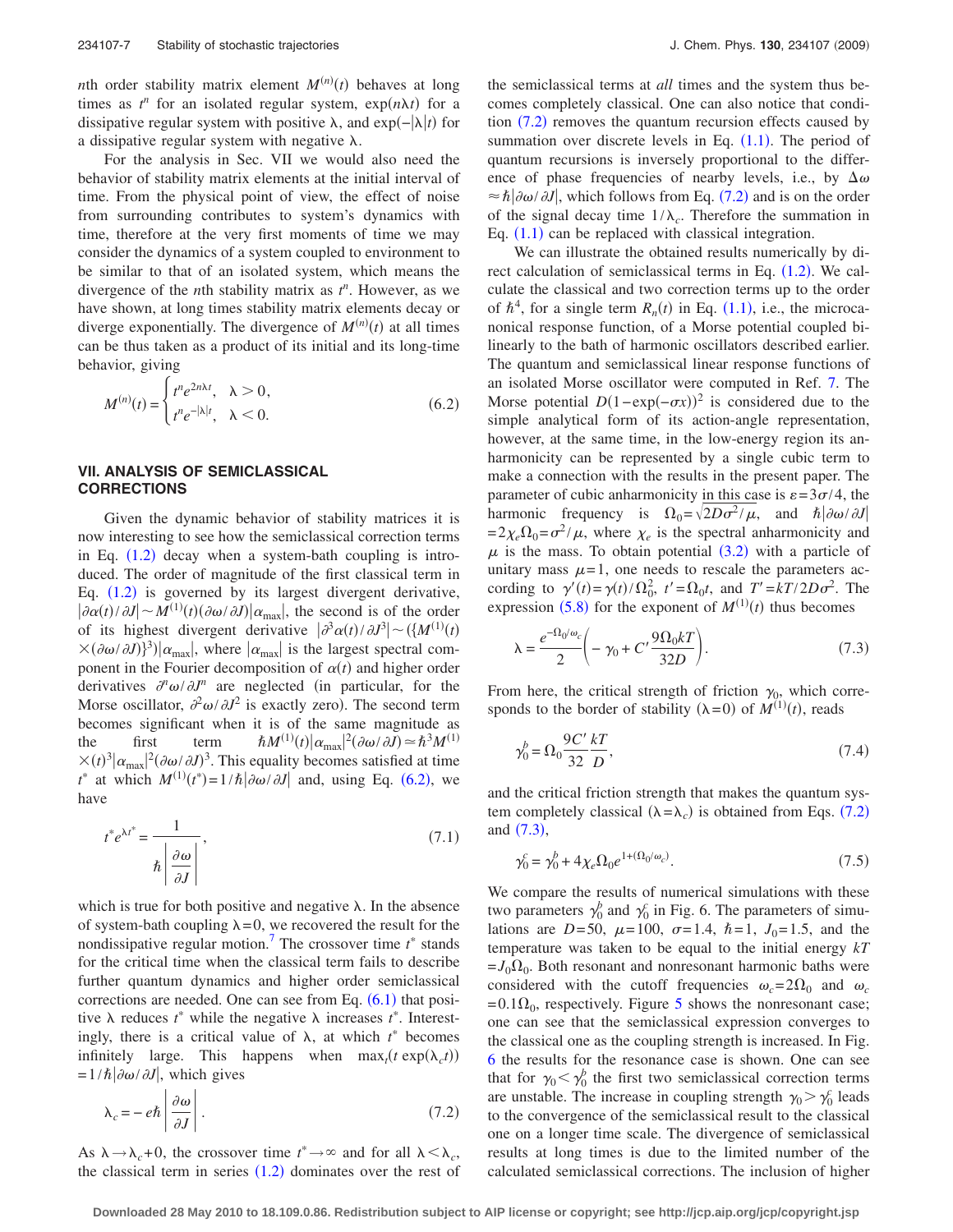<span id="page-7-0"></span>

FIG. 5. (Color online) Linear response function calculated from Eq. ([1.2](#page-0-1)) for the Morse oscillator coupled to a nonresonant bath with  $\omega_c = 0.1 \omega_s$ . The left column represents the classical result, while the right column represents the semiclassical result  $O(\hbar^4)$ . Plot (a) corresponds to an isolated system, plot (b) corresponds to the coupling strength  $\gamma_0=0.03$ , and plot (c) corresponds to the coupling strength  $\gamma_0=0.5$ .

order corrections is believed to converge the semiclassical result on longer time scale similar to the nondissipative case in Ref. [7.](#page-9-1) However, the main purpose of the present analysis is not to calculate the higher order corrections but instead to indicate when we do not need to calculate them.

# **VIII. DISCUSSIONS**

In this paper we discuss the effects of dissipation on the behavior of semiclassical corrections for the systems with quasiperiodic dynamics. We have shown that the divergence of the corrections and thus their contributions to the overall semiclassical expression  $(1.2)$  $(1.2)$  $(1.2)$  can be significantly reduced by introducing the dissipation effects. One of the possible physical reasons for the reduction in divergence of stability matrices in the presence of dissipation is the increase in dimensionality of the system due to the additional degrees of freedom from the environment. It was shown<sup>37,[38](#page-9-29)</sup> that additional degrees of freedom result in the decay of classical stability matrices if the dynamics of classical motion is chaotic. The classical response of chaotic systems is beyond the scope of our current analysis and its quantum-classical correspondence should be further explored.<sup>39</sup>

In the present analysis we studied the stability of matrix elements on the basis of stability of their equations of motion. In the nonresonant case, the process of pure dephasing leads to the blueshift of system's oscillation frequency and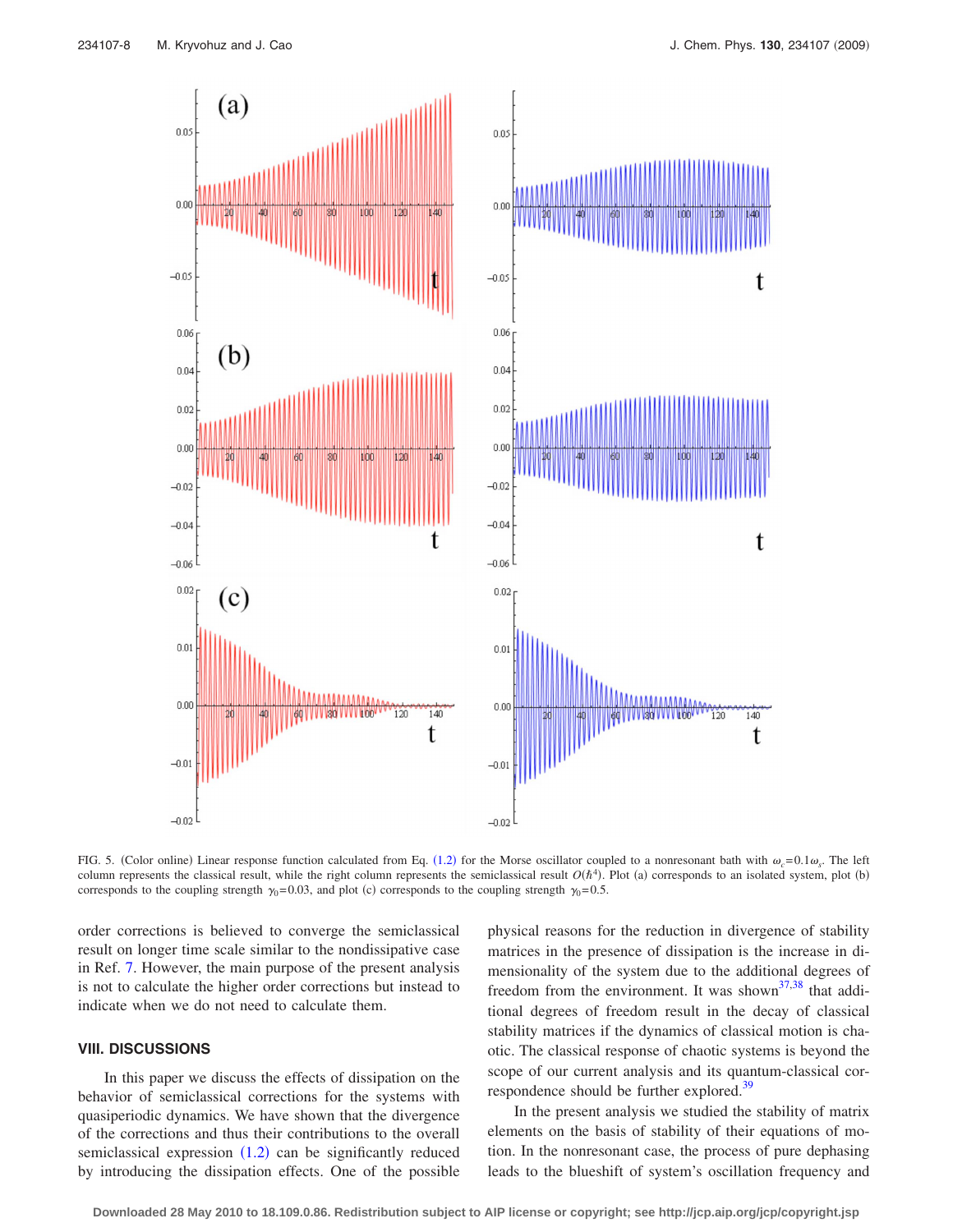100

uad

140

<span id="page-8-0"></span>

FIG. 6. (Color online) Linear response function calculated from Eq. ([1.2](#page-0-1)) for the Morse oscillator coupled to a resonant bath with  $\omega_c = 2\omega_s$ . The left column represents the classical result, while the right column represents the semiclassical result  $O(\hbar^4)$ . Plot (a) corresponds to the coupling strength  $\gamma_0$ =0.01, plot (b) corresponds to the coupling strength  $\gamma_0$ =0.03, and plot (c) corresponds to the coupling strength  $\gamma_0$ =0.05. The values of the critical coupling strengths are  $\gamma_0^b = 0.023$  and  $\gamma_0^c = 0.20$ .

therefore to the decay of semiclassical corrections as well as the convergence of the semiclassical expression to its classical result. In the resonant case, when the spectrum of the bath contains modes with system's frequency, the semiclassical corrections can either diverge or converge depending on the value of coupling parameters. At values of bath friction and temperature, given by the criterion  $\gamma_0 > \gamma_0^c$ , the contribution of higher-order  $\hbar^n$ -terms to the semiclassical series  $(1.2)$  $(1.2)$  $(1.2)$ is much smaller than the contribution from the classical Poisson-bracket term and, therefore, at these and higher values of friction and temperature, the dynamics of system can be considered classically. The criterion  $\gamma_0 > \gamma_0^c$  sets simple limits when the dynamics of quantum system can be described in terms of classical mechanics; one needs to compare the anharmonicity of a system with the parameters of bath and if they satisfy inequality  $\gamma_0 > \gamma_0^c$ , then the dynamics of the system is classical.

The method of semiclassical corrections in the form of stability derivatives is not a very efficient method from the computational point of view, since the numerical evaluation of higher order corrections requires precise calculation of divergent stability derivatives, the number of which grows exponentially with correction order. However, it provides an analytically simple and intuitive way of describing quantumclassical correspondence, exploring the effects of dissipation, and deriving an explicit criteria for the suppression of quantum effects.

Our extensive discussions on quantum-classical corre-